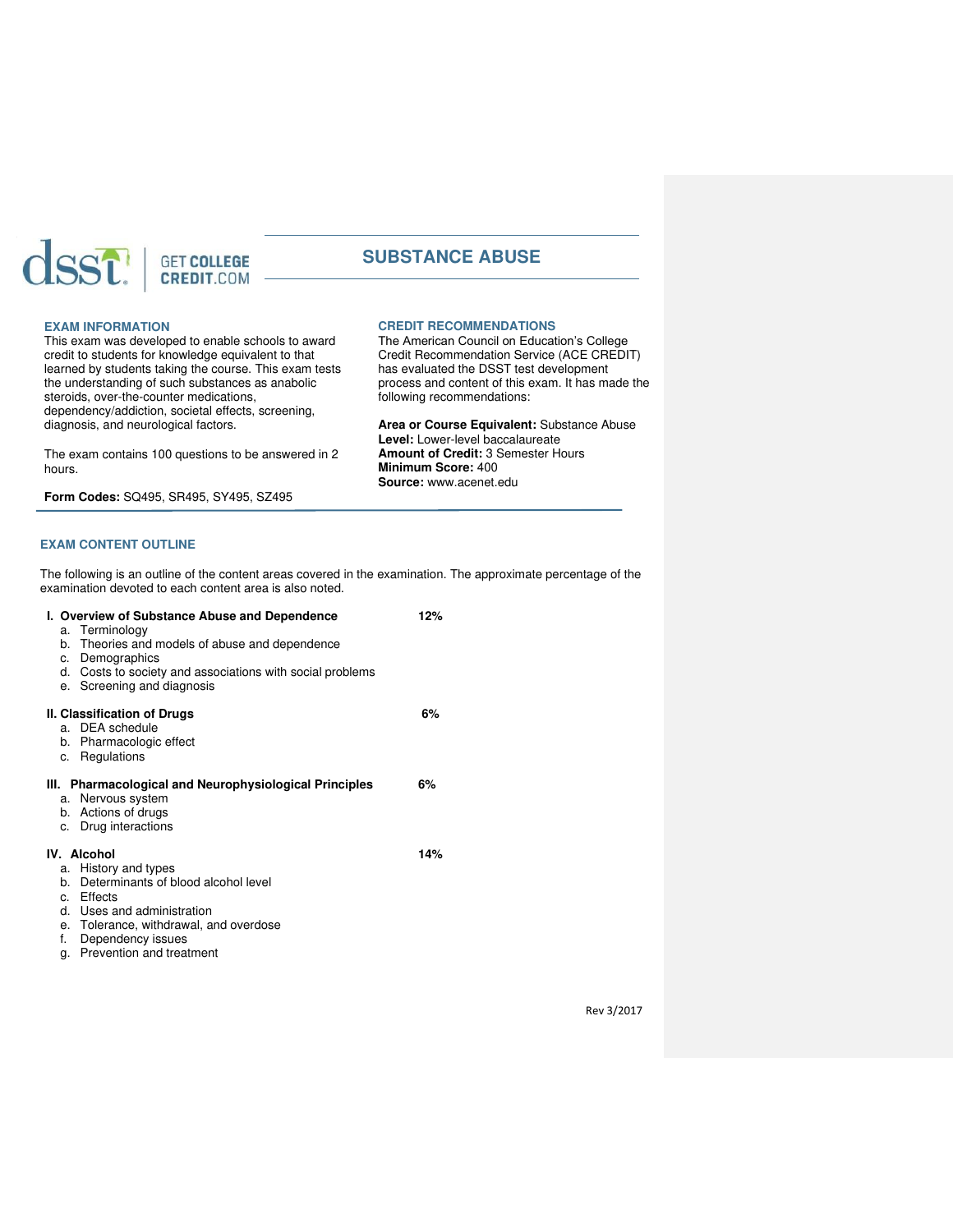| ۷. | Anti-Anxiety, Sedative, and Hypnotics<br>History and types<br>a.<br>Effects<br>b.<br>Uses and administration<br>c.<br>d. Tolerance, withdrawal, and overdose<br>e. Dependency issues<br>f. Prevention and treatment | 6%  |
|----|---------------------------------------------------------------------------------------------------------------------------------------------------------------------------------------------------------------------|-----|
|    | VI. Inhalants<br>a. History and types<br>b. Effects<br>c. Tolerance, withdrawal, and overdose<br>d. Dependency issues<br>e. Prevention and treatment<br>Uses and administration<br>f.                               | 6%  |
|    | <b>VII. Tobacco and Nicotine</b><br>a. History and types<br>b. Effects<br>c. Uses and administration<br>d. Tolerance, withdrawal, and overdose<br>e. Dependency issues<br>Prevention and treatment<br>f.            | 10% |
|    | <b>VIII. Psychomotor Stimulants</b><br>a. History and types<br>b. Effects<br>c. Uses and administration<br>d. Tolerance, withdrawal, and overdose<br>e. Dependency issues<br>f. Prevention and treatment            | 6%  |
|    | IX. Opioids<br>a. History and types<br>b. Effects<br>Uses and administration<br>C.<br>d. Tolerance, withdrawal, and overdose<br>e. Dependency issues<br>Prevention and treatment<br>f.                              | 8%  |
| х. | Cannabinoids<br>a. History and types<br>b. Effects<br>c. Uses and administration<br>d. Tolerance, withdrawal, and overdose<br>e. Dependency issues<br>f. Prevention and treatment<br>g. Current trends              | 11% |
|    | XI. Hallucinogens<br>History and types<br>a.<br>Effects<br>b.<br>Uses and administration<br>c.                                                                                                                      | 4%  |

d. Tolerance, withdrawal, and overdose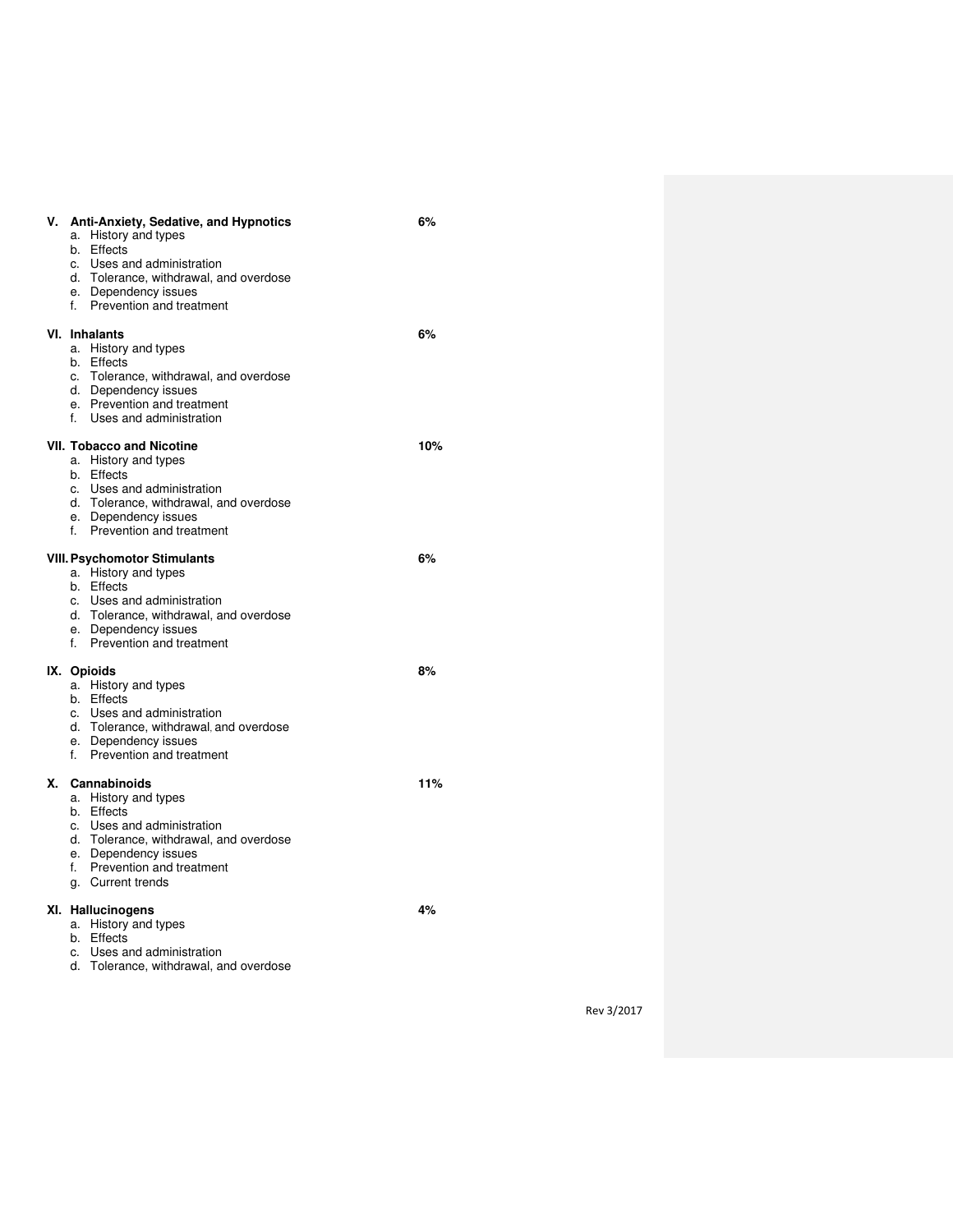| XII.                                      |                                  | <b>Other Drugs of Abuse</b><br>a. Anabolic steroids | 4% |  |
|-------------------------------------------|----------------------------------|-----------------------------------------------------|----|--|
|                                           |                                  | b. Over-the-counter (OTC) substances                |    |  |
|                                           | с.                               | Synthetic substances<br>d. Club drugs               |    |  |
|                                           | <b>XIII. Antipsychotic Drugs</b> | 3%                                                  |    |  |
|                                           |                                  | a. History and types                                |    |  |
|                                           |                                  | b. Effects                                          |    |  |
|                                           |                                  | c. Uses and administration                          |    |  |
| XIV. Antidepressants and Mood Stabilizers |                                  |                                                     |    |  |
|                                           |                                  | d. History and types                                |    |  |
|                                           |                                  | e. Effects                                          |    |  |
|                                           | f.                               | Uses and administration                             |    |  |
|                                           |                                  | g. Tolerance and withdrawal                         |    |  |

Rev 3/2017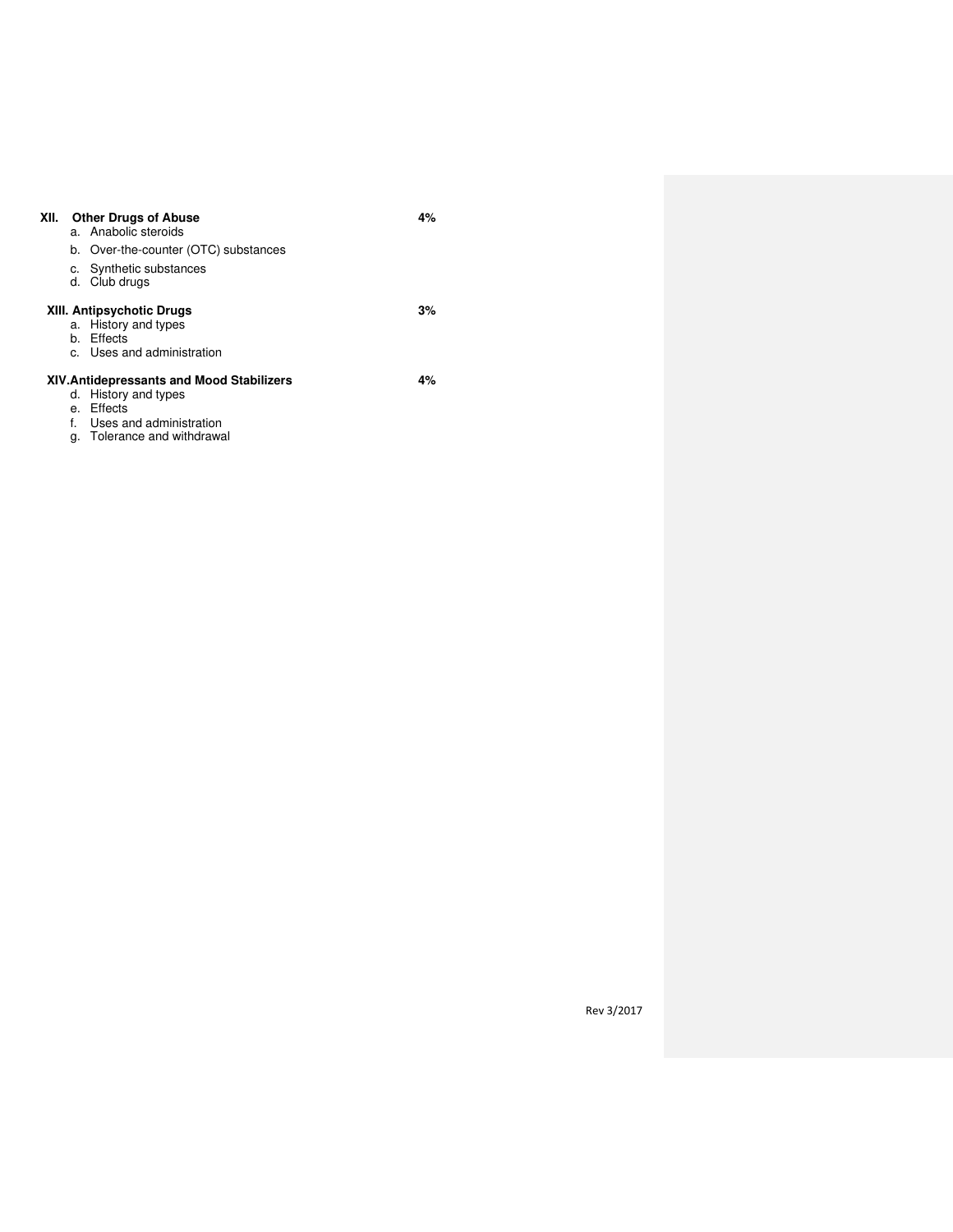#### **REFERENCES**

Below is a list of reference publications that were either used as a reference to create the exam, or were used as textbooks in college courses of the same or similar title at the time the test was developed. You may reference either the current edition of these titles or textbooks currently used at a local college or university for the same class title. It is recommended that you reference more than one textbook on the topics outlined in this fact sheet.

You should begin by checking textbook content against the content outline provided before selecting textbooks that cover the test content from which to study.

Sources for study material are suggested but not limited to the following:

- 1. Drugs and Society, 13<sup>th</sup> Edition, 2018, Hanson, G., Venturelli, P., and Fleckenstein, A., Jones and Bartlett Learning.
- 2. Drug, Society and Human Behavior, 17<sup>th</sup> Edition, 2018, Hart, C., Ksir and Ray, McGraw-Hill Higher Education.
- 3. Drugs Behavior and Modern Society, 8<sup>th</sup> Edition, Levinthal, C., Pearson.

#### **SAMPLE QUESTIONS**

All test questions are in a multiple-choice format, with one correct answer and three incorrect options. The following are samples of the types of questions that may appear on the exam.

- 1. Cannabis intoxication can?
	- a. increase the heart rate
	- b. increase mental activity
	- c. cause respiratory collapse
	- d. cause chromosomal damage
- 2. The drugs posing the most immediate risk of organic brain damage are?
	- a. inhalants
	- b. narcotics
	- c. hallucinogens
	- d. sedative hypnotics
- 3. The most commonly abused drug in the United State is?
	- a. heroin
	- b. cocaine c. marijuana
	- d. alcohol
	-
- 4. Endorphins and enkephalins are similar in effect to?
	- a. steroids
	- b. psychedelics c. opiates
	- d. stimulants

## **Commented [LT1]:** Add space before "or"